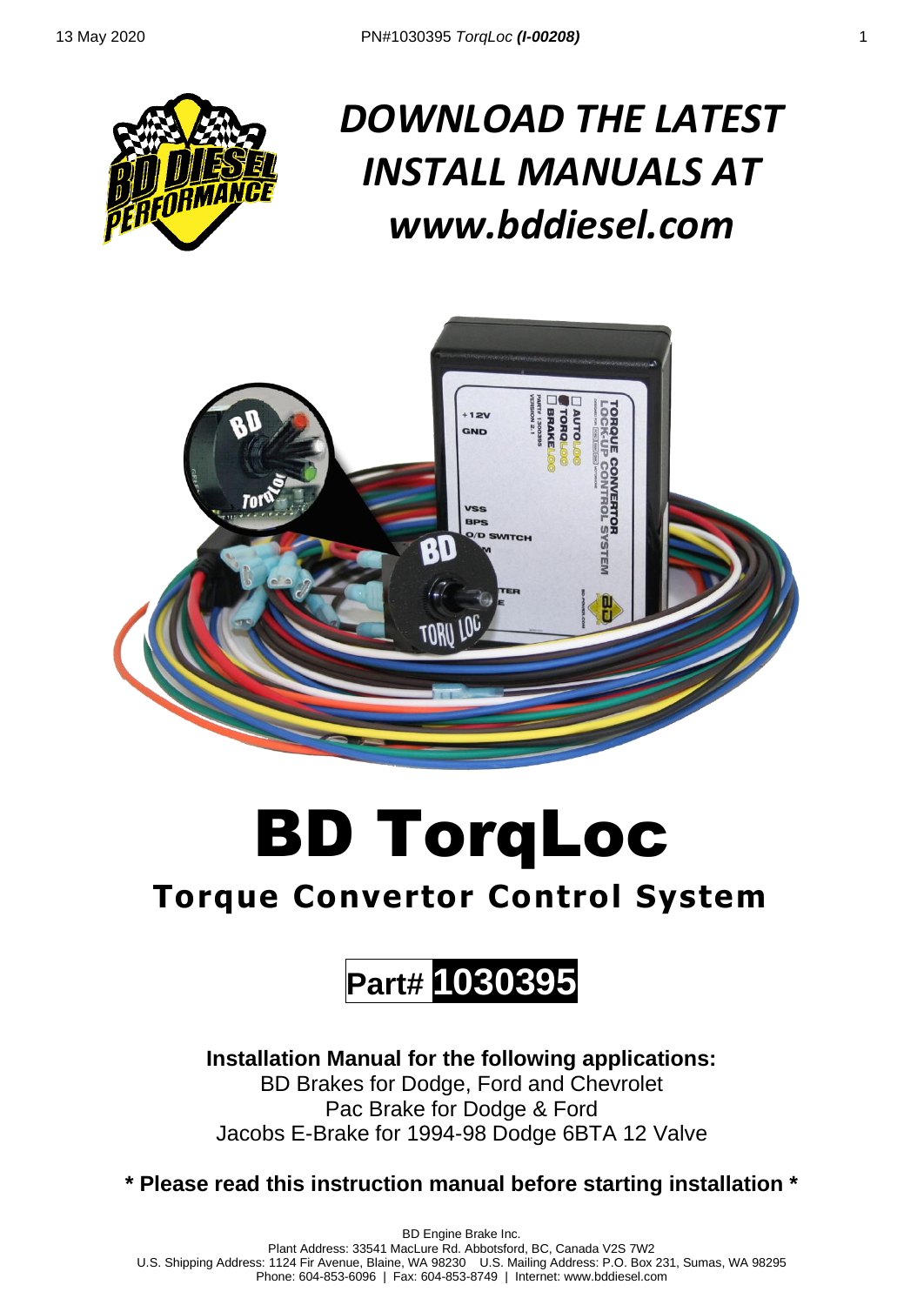## TABLE OF CONTENTS

| 16. يست. يستند بين المستند بين المستند بين المستند بين المستند بين المستند العام 1995-97 PAC BRAKE: 1995-97 FORD POWERSTROKE |  |
|------------------------------------------------------------------------------------------------------------------------------|--|
|                                                                                                                              |  |
|                                                                                                                              |  |
|                                                                                                                              |  |
|                                                                                                                              |  |
|                                                                                                                              |  |
| AUTOLOC vs. TORQLOC.                                                                                                         |  |
|                                                                                                                              |  |

#### <span id="page-1-0"></span>**WELCOME**

Thank you for purchasing the BD *TorqLoc* Kit. This manual is to aid you with your installation and operation of the unit. We strongly suggest that you retain this manual for any future reference.

**NOTE: For trucks with a Jacobs Exhaust Brake system for the Dodge ISB 24 valve application, and all US Gear D-Celerators, this brake cannot be hooked up to the module. Follow the instructions that are for "Without Exhaust Brake" on page [11.](#page-10-0)**

#### <span id="page-1-1"></span>The BD TORQLOC Advantage

Exhaust brake usage can cause high temperatures in the automatic transmission due to torque convertor slippage if a lockup device is not used. Only 10% to 80% of the retarding force is transferred through the fluid coupling of most torque convertors.

The *BD TorqLoc* commands the lock-up clutch of the torque convertor to stay engaged when the *BD Exhaust Brake* is activated. This allows up to 100% of the retarding force to be transferred while in 3rd and 4th gear. Also, transmission oil temperatures will remain low because of little or no slippage occurring in the convertor in these gears.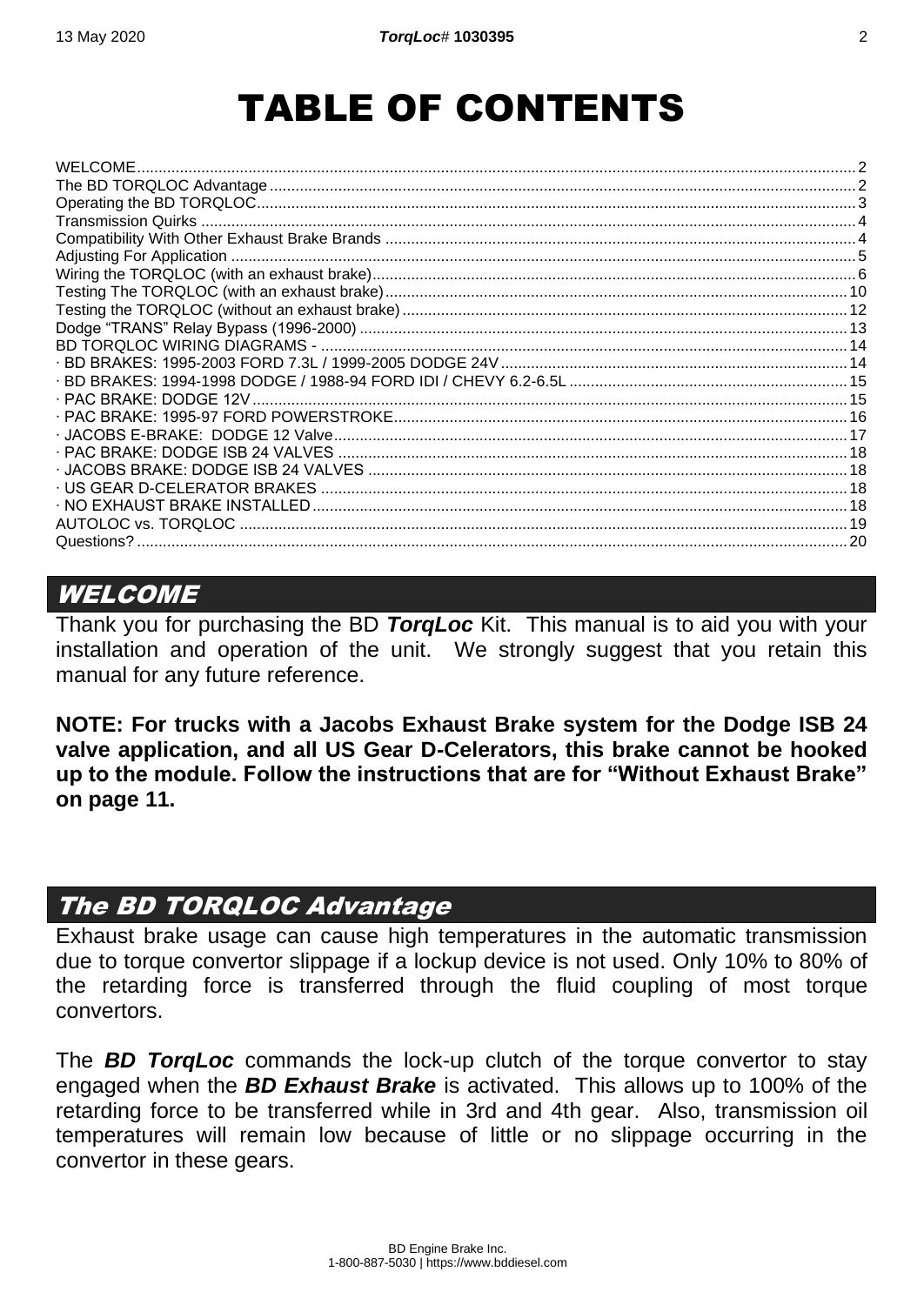### <span id="page-2-0"></span>Operating the BD TORQLOC

The *TorqLoc* works off of a lighted 3-position toggle switch and will only take effect when the vehicle is above a set speed (approximately 25mph to 30mph) and the torque convertor lock-up clutch is engaged. The lock-up clutch usually engages when the vehicle is cruising with little throttle action.

On most vehicles, the lock-up clutch can be manually engaged by applying pressure to the accelerator pedal until lock-up engages, then lift foot off the accelerator. Accelerator pedal pressure is also required after shifting out of or into overdrive to reengage the lock-up. The *TorqLoc* is programmed to disengage the lock-up clutch once the vehicle's speed drops below a preset speed.

When the 3-Position toggle switch is in the **Down** (**Green** light) position, the *TorgLoc* module will keep the convertor lock-up clutch engaged when the exhaust brake valve is activated (brake switch turned on and accelerator pedal at idle position). (**NOTE:** The **Down** position has no operation if the *TorqLoc* module is not wired up to an exhaust brake.) The **Middle** (**White** light) position is the off/neutral position for the *TorqLoc* module. The **Up** (**Red** light) position will manually keep the convertor lock-up clutch engaged.

For proper operation of the **Dodge** transmission, the lock-up clutch must be disengaged before the transmission will shift out of overdrive into  $3<sup>rd</sup>$  gear. The *TorgLoc* module compensates for this by disengaging the lock-up clutch when the "**O/D**" button is activated to turn the overdrive off while the exhaust brake is turned on. To reactivate the lock-up, apply pressure to the accelerator pedal until lock-up engages, then lift foot off of the accelerator pedal.

Also with **Dodge** trucks, to prevent excess slippage with the lock-up clutch, the turbo boost pressure should be equal to or less than 1psi for every 100 engine rpm (18psi or less at 1800rpm) when engine rpm is below 1800rpm.

On all vehicles, the transmission should be shifted out of overdrive if speed drops below 40 mph. If not, there could be a transmission shudder as the vehicle speed decreases until it reaches the set speed that the *TorqLoc* unit will allow the torque convertor lock-up clutch to disengage.

With **Dodge** trucks, the module has an Overdrive inverter option that will disengage the Overdrive when the truck starts to move after being started up. This will prevent possible transmission shudder on trucks with raised horsepower and will allow for the transmission to lock-up the clutch in third gear before reaching overdrive when starting to up-shift from a dead stop, allowing cooler fluid temperatures when driving at "city" speeds. This is an option and does not need to be connected for proper operation of the *TorqLoc* module, ignore all references to the "Inverter" if this option is not desired.

*Note*: The OD inverter is not compatible with 2005 Dodges. A BD Overdrive Cutout PN 1031350 may be purchased separately to control OD on a 2005 Dodge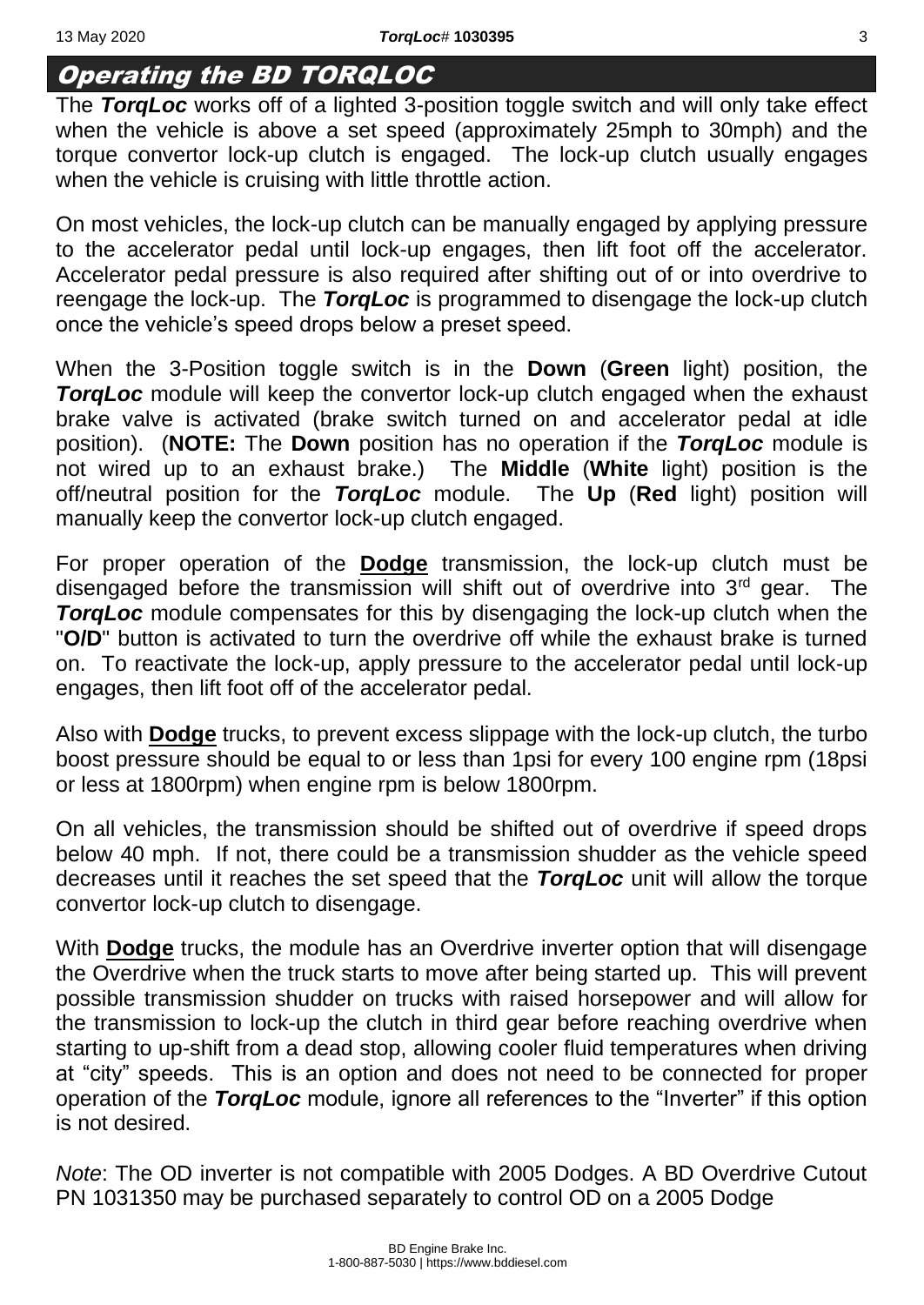#### <span id="page-3-0"></span>Transmission Quirks

Some Dodges built between the production dates of 09/95 to 04/96 have had computers that the programming for the transmission control has caused some lockup control problems and/or will cause the *TorqLoc* not to operate correctly. If this occurs, the computer can be "re-flashed" to current specifications at most Dodge dealerships, labor charges (usually 1/2 hour) may apply.

Some Dodges that are of the 1999-up model years and are of California specifications may require the Transmission Relay to be reinstalled back into it's socket, which would have been removed in the "1996-up Dodge "TRANS" Relay Bypass" section of this manual.

Note that if you have installed the unit on a Ford and you have a higher autoloc unlock speed in overdrive or drive, you most likely have a coast clutch problem in the transmission. A BD Pressureloc can help to prevent this.

Other items installed that may effect the operation of the transmission may have an effect on the operation of the *TorqLoc* (i.e. auxiliary transmissions). Please make this known if contacting the BD Technical Service Department.

#### <span id="page-3-1"></span>Compatibility With Other Exhaust Brake Brands

For the **Down** (**Green** light) position, where the *TorqLoc* module will keep the convertor lock-up clutch engaged when the exhaust brake valve is activated (brake switch turned on and accelerator pedal at idle position), most of the provided diagrams, instructions and parts relate to the installation and operation of this unit in conjunction with any BD Exhaust Brake.

In this manual, we have provided some diagrams and additional instructions for some of the other systems that we have had access to their diagrams. An installation in conjunction with any other system should only be done with instruction from one of our BD Technicians, with wiring diagrams and/or schematics provided to them. Additional lead-time, parts and/or labor may be required.

For Jacobs E-Brakes installed on Dodge trucks with the 24 valve ISB engines and all US Gear D-Celerator applications, ignore hooking up the *TorqLoc* to the brake wiring, and follow the wiring instructions as if there was no exhaust brake installed.

**NOTE - Pac Brake exhaust brakes only**: **If the truck has a 6BTA 12 valve engine with 60lb springs, remove the Pac Brake valve and drill out the pressure relief hole from 9/32" to 31/64". This step is NOT required for the 24 Valve engines or newer models.**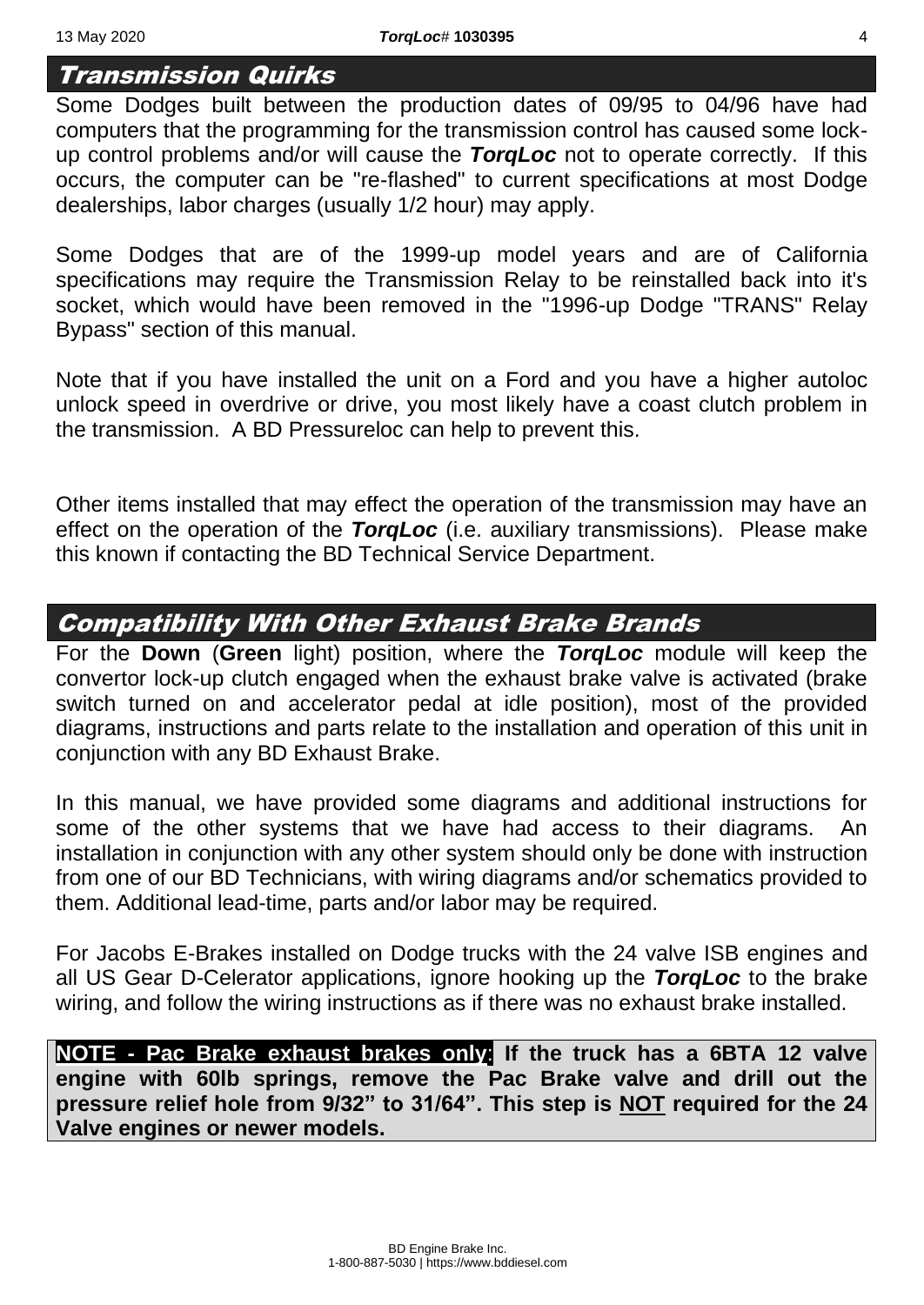#### <span id="page-4-0"></span>Adjusting For Application

Before installing, open the box up by removing two screws on bottom of module. On the opposite end of the circuit board from the terminals, there is selection of 8 "dip" switches. These dip-switches control the speed that the *TorqLoc* module will disconnect the lock-up clutch. We have provided settings for the module to disconnect the lock-up at approximately 25mph to 30mph. If you find that the set speed is too high or low for the vehicle, phone our technical service department for alternative settings.





**NOTE:** To ensure proper function of the dip switches, flip each dip switch back and forth once before setting them, even if the dip switches are already set for the application it's being installed on.

The "LED" (Light Emitting Diode) on the circuit board will show a Red light when the **TorgLoc** is functioning. Once the unit is installed, test drive the vehicle to make sure the light comes on and then turns off at the set speed.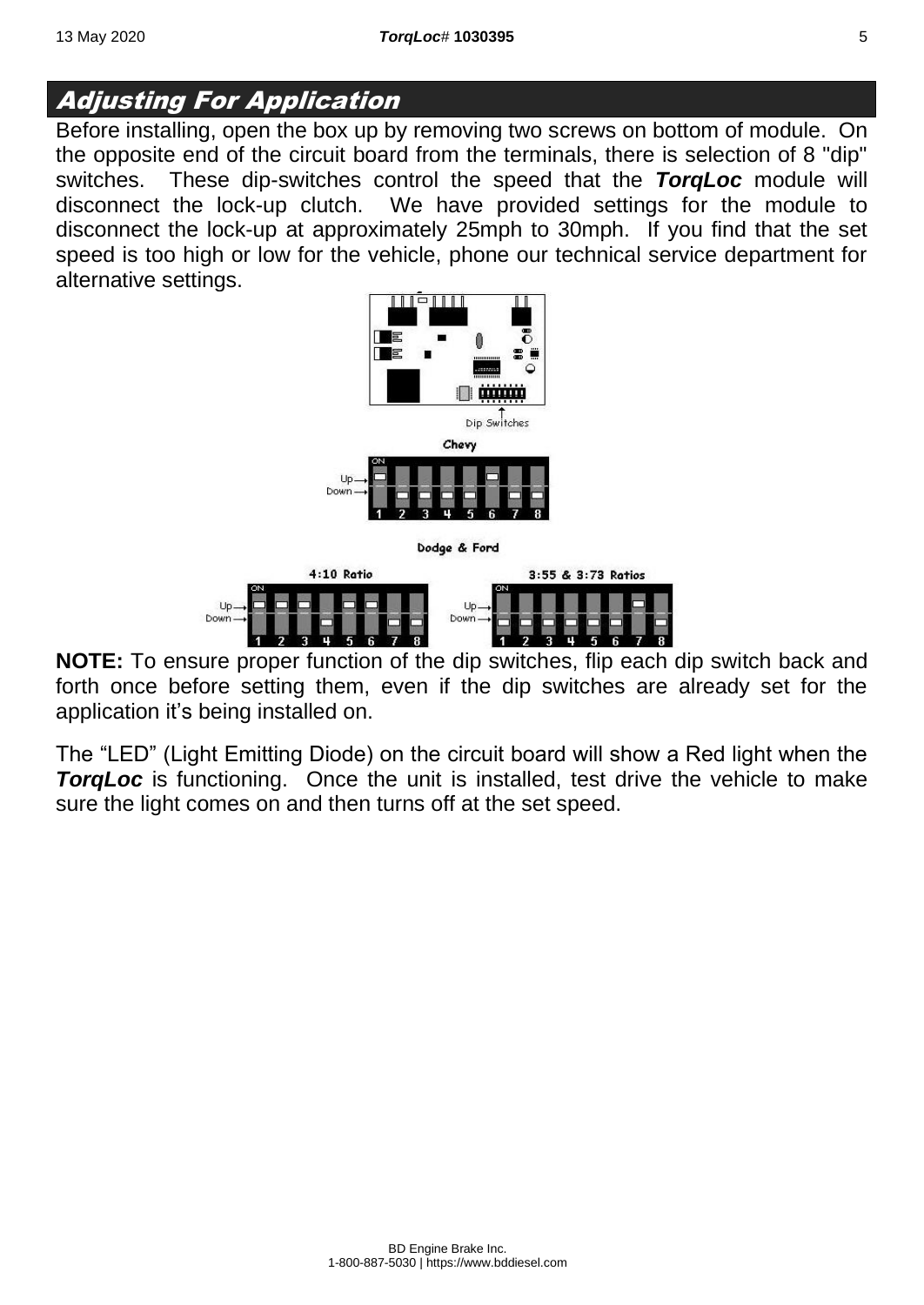#### Additional Dodge/Ford DIP Switch Settings



## <span id="page-5-0"></span>Wiring the TORQLOC (with an exhaust brake)

Disconnect the ground (Negative) terminals on all vehicle batteries before starting installation. The following instructions are divided per wire going up to each individual terminal labeled on the *TorqLoc* module, and the terminals in these instructions will be numbered starting from the top at the +12V terminal. Follow along with the diagrams following the written instructions for ease of installation.

After wiring, additional instructions will follow for 1996-up Dodges. For 1999-03 Ford PowerStrokes, remove the driver's side front fender well for access to computer harness. When possible, check for continuity through all Posi-Tap™ connectors after you have installed them. We suggest soldering and shrink tubing all connections, but we also provide Posi-Taps™ for your convenience.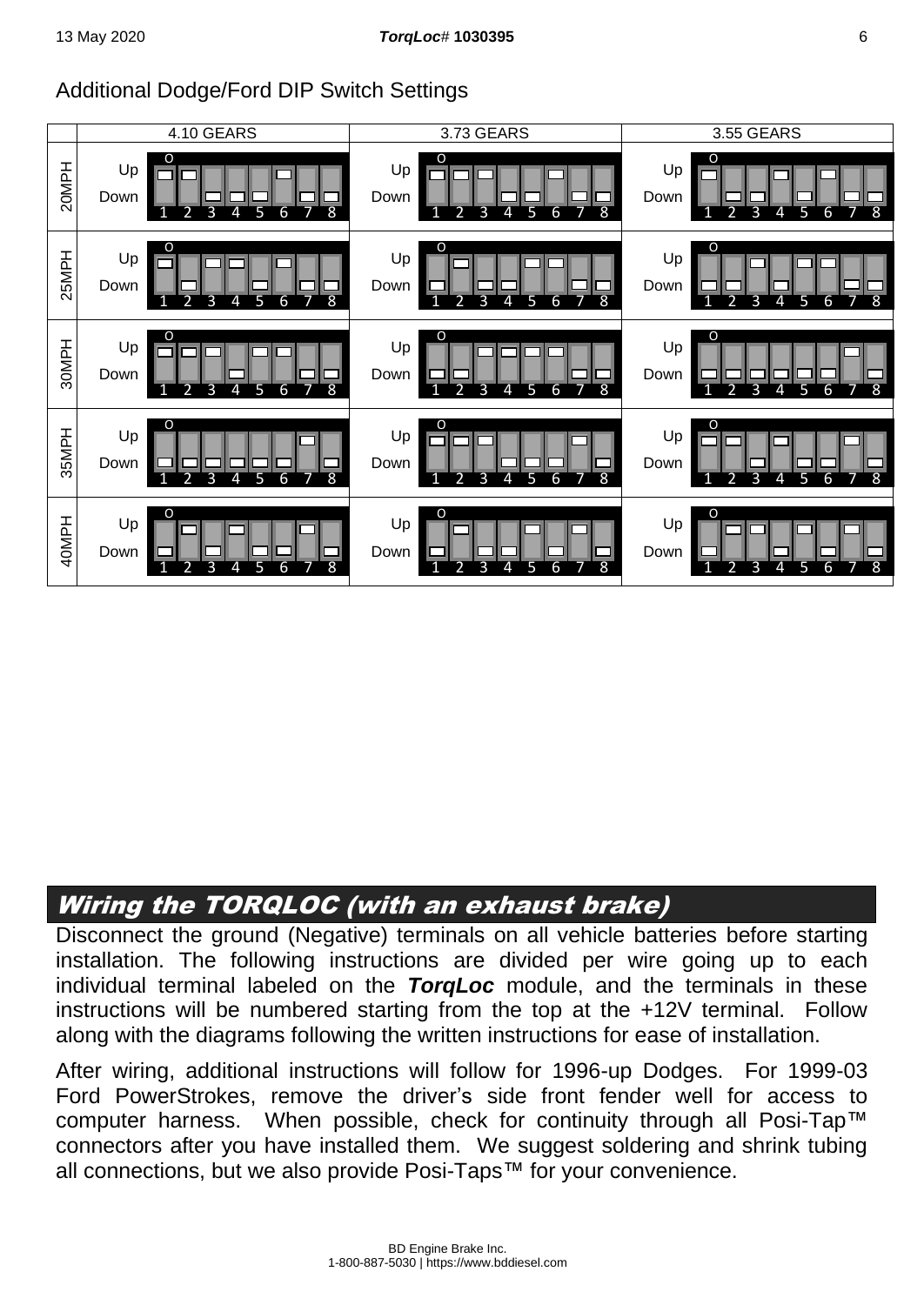**+12V #1** *TorqLoc* **power lead** *(Red wire)*

Using a test light or multi-meter, find a key switched +12 Volt power source in the wiring harness under the dash. Connect the **Red** wire to it using a black Posi-Tap™ and connect the other end of the **Red** wire to the +12v terminal on the module.



#### **VSS #3 Vehicle Speed Sensor** *(Green wire)*

Locate the **VSS** (Vehicle Speed Sensor) wire in the vehicles computer wiring harness (see chart). Run the *TorqLoc* **Green** wire to the **VSS** wire and cut off any excess, leaving some slack. Connect to the **VSS** wire using a gray Posi-Tap™, or, solder the **Green** wire to the **VSS** wire and protect it from the elements (i.e. liquid electrical tape).

| <b>DODGE</b>                        | 2004-2005 | Pin 11 at ECM C2 50 pin (Dark Green w/Yellow tracer) |
|-------------------------------------|-----------|------------------------------------------------------|
|                                     | 1996-2003 | Pin 27 at PCM C2 (White w/Orange Tracer)             |
| (5.9L)                              | 1994-1995 | Pin 47 on PCM (White w/Orange Tracer)                |
|                                     |           |                                                      |
| <b>FORD</b>                         | 1995-2003 | Pin 58 at PCM (Gray w/Black Tracer)                  |
| (7.3L)                              | 1990-1994 | Pin 3 at PCM (Gray w/Black Tracer)                   |
|                                     |           |                                                      |
| 1994-2000<br><b>CHEVY</b><br>(6.5L) |           | Pin 15 (Dark Green) at VSS Buffer beside the ECM     |
|                                     |           | (Behind glove box)                                   |
|                                     | 1992-1993 | Light Blue w/Black Tracer at VSS Buffer by ECM       |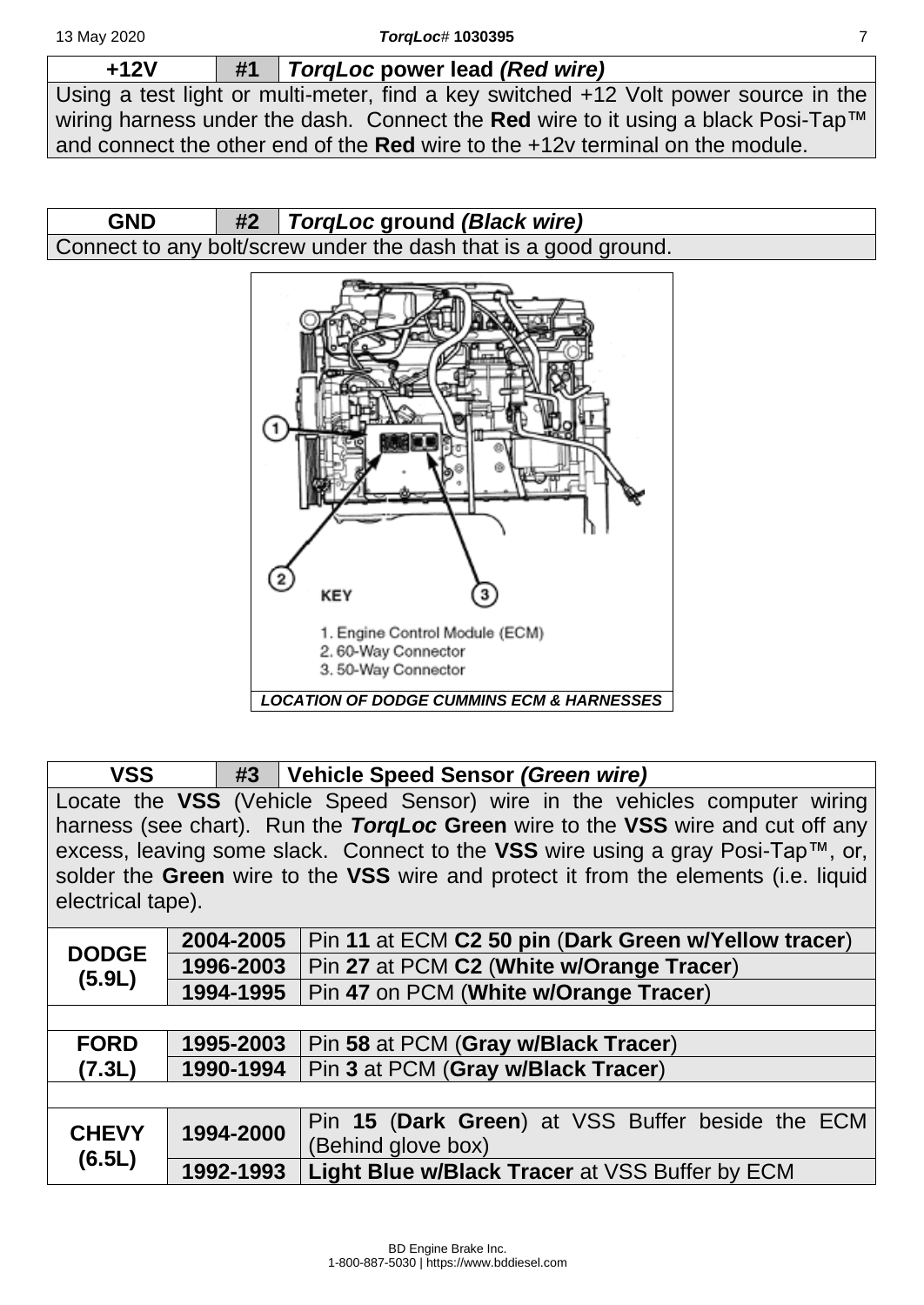**BPS #4 Brake Power Signal** *(Brown Wire)* The module is looking for the 12-volt positive signal that triggers the exhaust brake to activate. Use the chart below and wiring diagrams at the back of this manual to

make the correct connection.

| <b>Brake System</b>         | <b>Connection</b>                                                                                                                                      |
|-----------------------------|--------------------------------------------------------------------------------------------------------------------------------------------------------|
|                             | <b>BD Brake </b> &   Posi-Tap <sup>TM</sup> onto the wire leading from the<br><b>Pac Brake</b> (Dodge Application) DFIV to the exhaust brake solenoid. |
|                             | Posi-Tap <sup>TM</sup> onto the blue wire running<br>Pac Brake (1994-97 Ford PowerStroke) from the toggle switch to the Vacuum<br>Control Solenoid.    |
| Jacobs E-Brake (Dodge 6BTA) | Posi-Tap™ onto the black wire on the wire harness at the throttle switch.                                                                              |

| O/D SW | #5   Dodge Overdrive Switch (White wire)                                         |
|--------|----------------------------------------------------------------------------------|
|        | For 1994-98 Dodges, locate the Lt. Green w/Orange Tracer wire, or, the Orange    |
|        | w/White on 1999-up Dodges, in the harness above the master brake cylinder        |
|        | (NOTE: The same harness that the VSS wire is usually found) or PCM C3 Pin 13.    |
|        | For 2004 Dodges, locate the Dark Green wire at the ECM on the driver side of the |
|        | engine. Pin 13 on the ECM C2 connector (50 pin). 2005 Dodge trucks do not have   |
|        | an OD off wire and do not use this function.                                     |

Cut the **White** wire to length, while leaving some slack. Connect to the overdrive wire using a gray Posi-Tap™ connector, or solder the **White** wire to **O/D** wire and protect from elements (i.e. liquid electrical tape)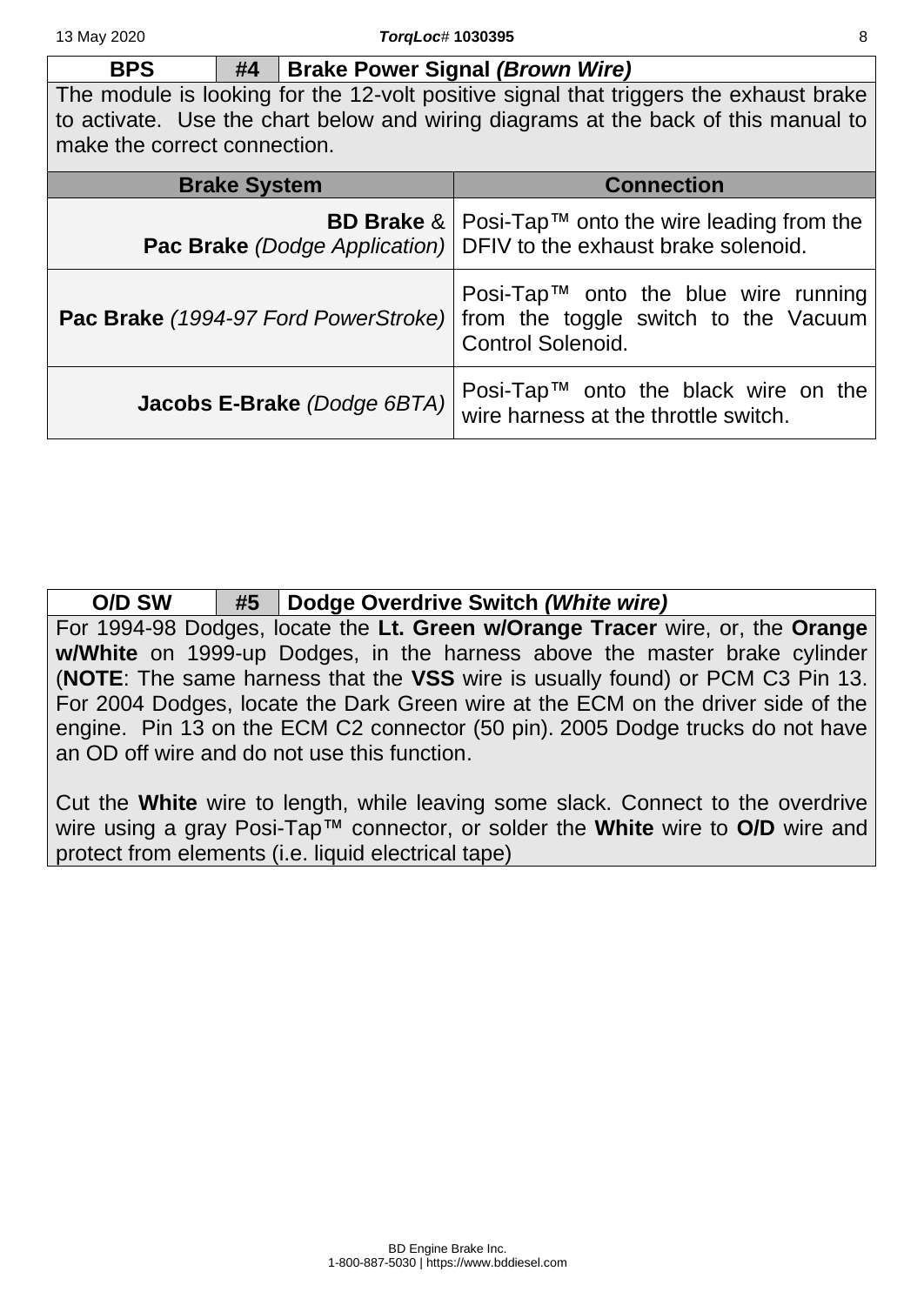**PCM & TCC #6-7 Converter Control** *(Yellow #6 and Blue #7 wire))*

Locate the vehicle's Torque Convertor Control (TCC) as described in the following chart. Cut the applicable wire and attach one side of a blue Posi-Lock connector to the wire leading back to the transmission, and, attach one side of another blue Posi-Lock connector to the wire heading to the vehicles computer (ECM or PCM).

Connect the *TorqLoc* **Yellow** wire to the PCM (#6) terminal on the module, and, connect the **Blue** wire to the TCC (#7) terminal. Run the **Yellow** and **Blue** wire to the cut Convertor Control wire and cut off leaving some slack. Attach the **Yellow** wire to the blue Posi-Lock heading to vehicle's computer. Attach the **Blue** wire to the blue Posi-Lock heading back to the transmission. Instead of connectors, you could also solder the wires.

| <b>Make/Model</b>      | Year      | <b>Wire Color</b> | Pin# | <b>Location</b>                                      |
|------------------------|-----------|-------------------|------|------------------------------------------------------|
| <b>DODGE</b><br>(5.9L) | 2004-2005 | Y/LB              | 25   | <b>ECM C2 50 Pin Connection</b>                      |
|                        | 1996-2003 | <b>OR/BK</b>      | 11   | PCM <sub>C2</sub>                                    |
|                        | 1994-1995 | <b>OR/BK</b>      | 54   | <b>PCM</b>                                           |
|                        |           |                   |      |                                                      |
| <b>FORD</b><br>(7.3L)  | 1999-2003 | <b>VT/Y</b>       | 54   | <b>PCM</b>                                           |
|                        | 1995-1997 | <b>VT/Y</b>       | 28   | <b>PCM</b>                                           |
|                        | 1990-1994 | <b>VT/Y</b>       | 53   | <b>PCM</b>                                           |
|                        |           |                   |      |                                                      |
|                        |           |                   |      | Unplug harness from transmission then look inside    |
| <b>CHEVY</b>           | 1994-2000 |                   |      | plug and identify which wire is going to the "S" pin |
| (6.5L)                 |           |                   |      | (usually Brown)                                      |
|                        | 1992-1993 | <b>TAN/BK</b>     |      | "J" on Transmission                                  |

**NOTE:** Some vehicles have more than one wiring harness on transmission.

**INVERTER #8 Optional Overdrive Disable** *(Orange Wire)* For 1994-98 Dodges only, connect **Orange** wire to the Inverter terminal and run it to the same harness where the O/D Switch and VSS wire were found, cutting of excess and leaving some slack. Locate the Orange w/White Tracer and using a gray Posi-Tap™ connector or soldering, connect **Orange** wire to O/D wire.

**For 1999-2002 Dodges, if the overdrive inverter option is desired, flip Dip Switch #8 to the "UP" position, no matter what gear ratio you set the other switches to.**



| <b>BRAKE</b>                                    | #9 | N/A |
|-------------------------------------------------|----|-----|
| This connection is not used in the TorgLoc kit. |    |     |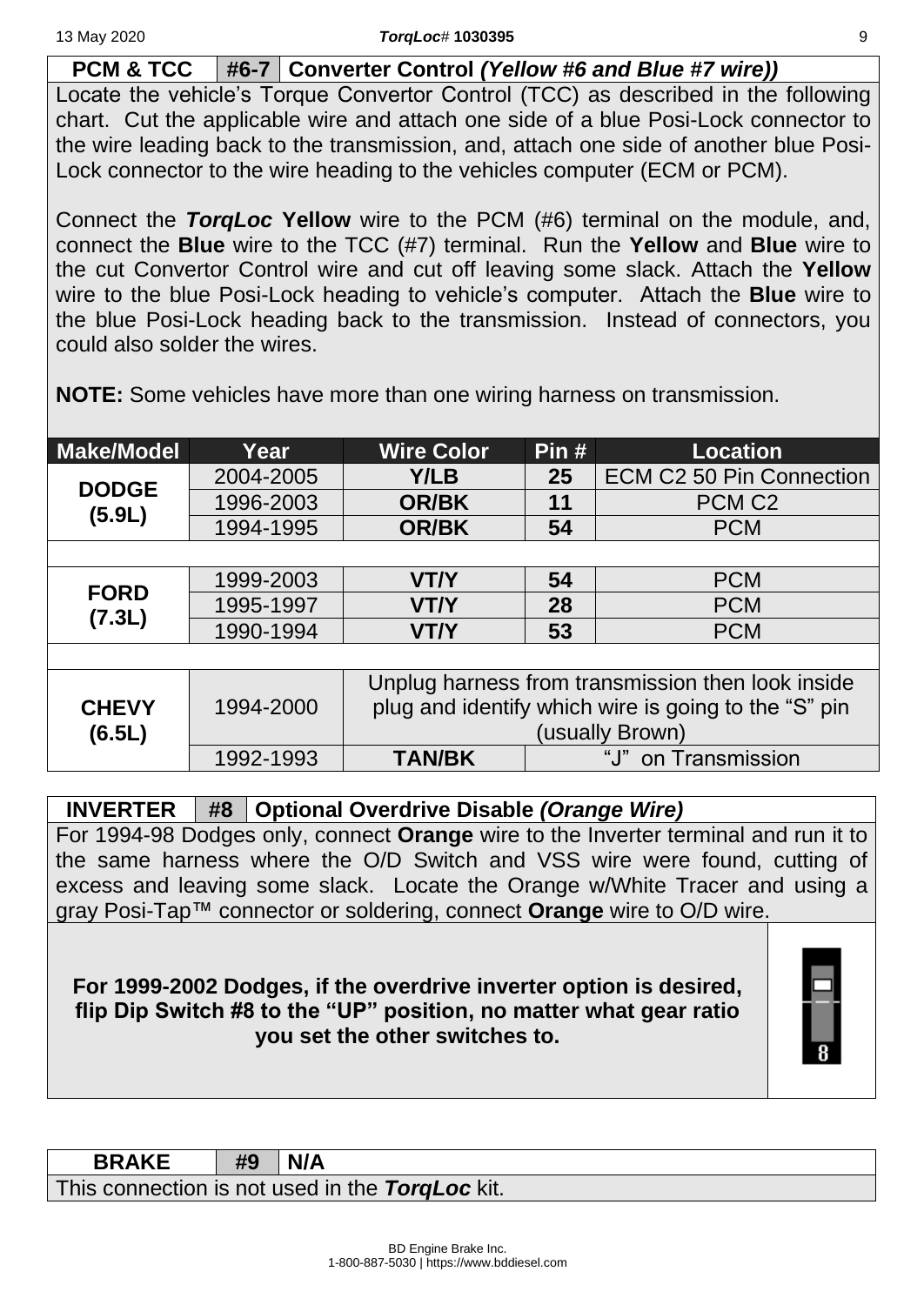#### <span id="page-9-0"></span>Testing The TORQLOC (with an exhaust brake)

With the module pulled out enough to be easily visible while driving, take the vehicle for a drive. Turn the brake on and first check that the LED light comes on once the vehicle has surpassed the set speed. On some Ford trucks the LED will only come on above the set speed when the throttle is returned to idle. If the LED fails to illuminate after the set speed, check the dip-switch settings, the VSS wire color and the connection to that wire, the wire is on the right terminal at the module, and make sure there is a good power source and ground for the module.

With no traffic around, turn on the exhaust brake then cruise at a constant speed above the set speed on the module, then let off the throttle. The brake should have activated and you should feel the hold back. Turn the brake off to make sure the brake and lock-up clutch disengages. Turn the brake on and cruise again at a constant speed, then let off the throttle and let the vehicle slow down below the set speed, making sure the lock-up releases below the set speed. If these situations fail to occur, then check the wiring to the brake and module, and check terminal locations on the module.

On Dodges, after starting up the truck and starting drive, the O/D off light should have illuminated (if that option was hooked up). With the brake turned on, drive until overdrive is reached then let off the throttle. With the brake and lock-up clutch engaged, push the overdrive button to check that the lock-up clutch disengages and the transmission shifts out of overdrive. If this fails to occur, check the O/D wire color and connection to that wire, and that the wire is on the right terminal at the module.

If any of the functions still fail to occur, phone our technical service department for further assistance. If it is necessary to bypass the Torqloc, disconnect the Blue and Yellow Torqloc wires from the factory TCC wire which was cut to install the Torqloc & reconnect the factory wires back together.

After final wiring and testing has been done on the vehicle, mark the label on the module for the application (vehicle and kit part number). Secure module to a harness or bracket under dash with tie wraps.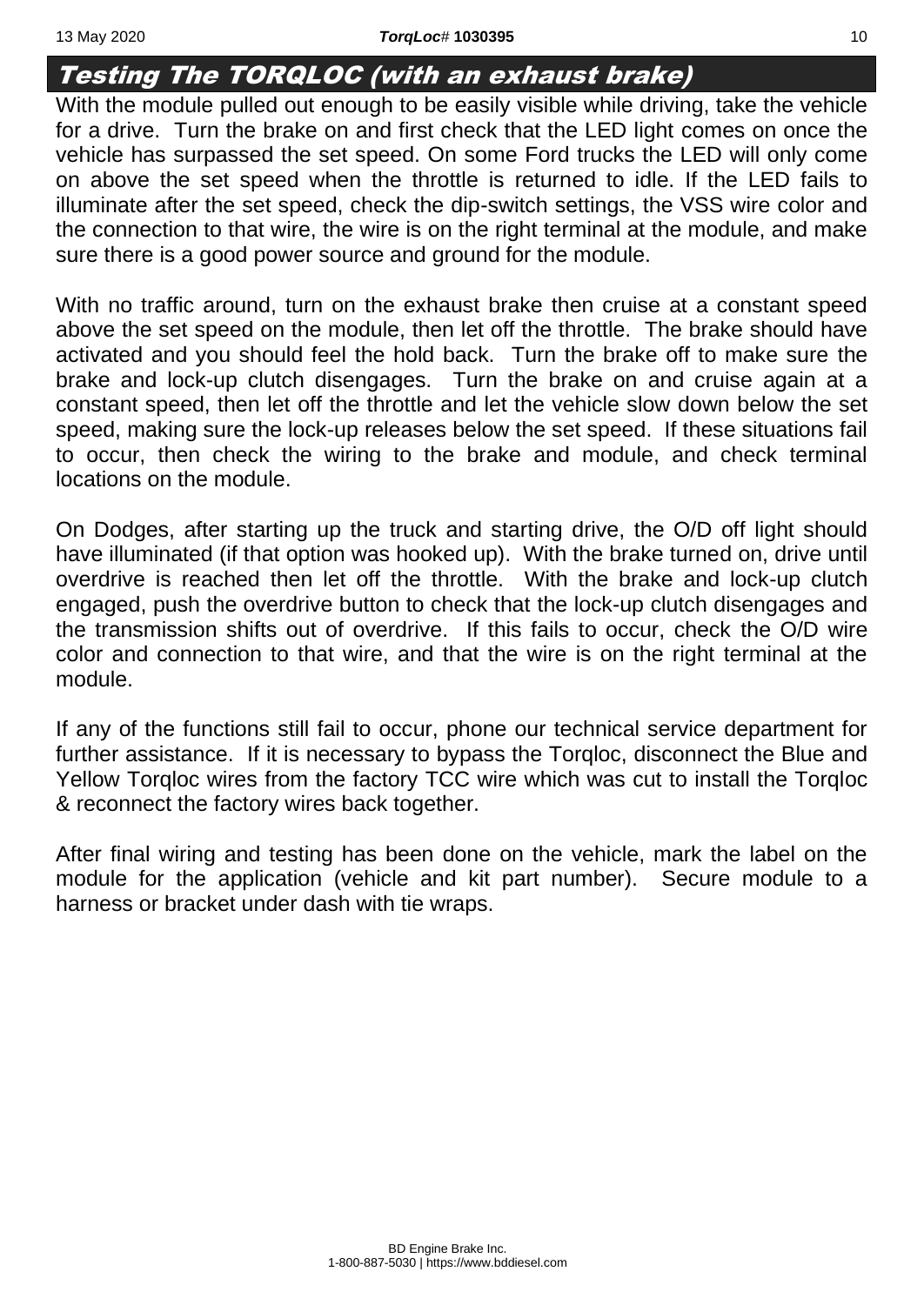#### <span id="page-10-0"></span>Wiring The TORQLOC (without an exhaust brake)

#### **This includes** *Jacobs E-Brake* **for Dodge ISB and** *US Gear D-Celerator* **exhaust brakes:**

For those applications where there is no exhaust brake installed, or, where the automatic feature of the *TorqLoc* module is not desired or cannot be installed, follow the same wiring instructions as in the previous pages, except remove the long section of **Brown** wire on the 3-Pos. switch that is mentioned in the **BPS section** and ignore the chart of where to hook up that long section of **Brown** wire.

The short section of **Brown** wire mentioned in the BPS section is still to be connected to the BPS terminal on the module. **NOTE:** The **Down/Green** light and the **Mid/White** light positions on the 3-position switch now serve no function. The **Up/Red** light position is the only one that has a function, which is to manually keep the convertor lock-up clutch engaged.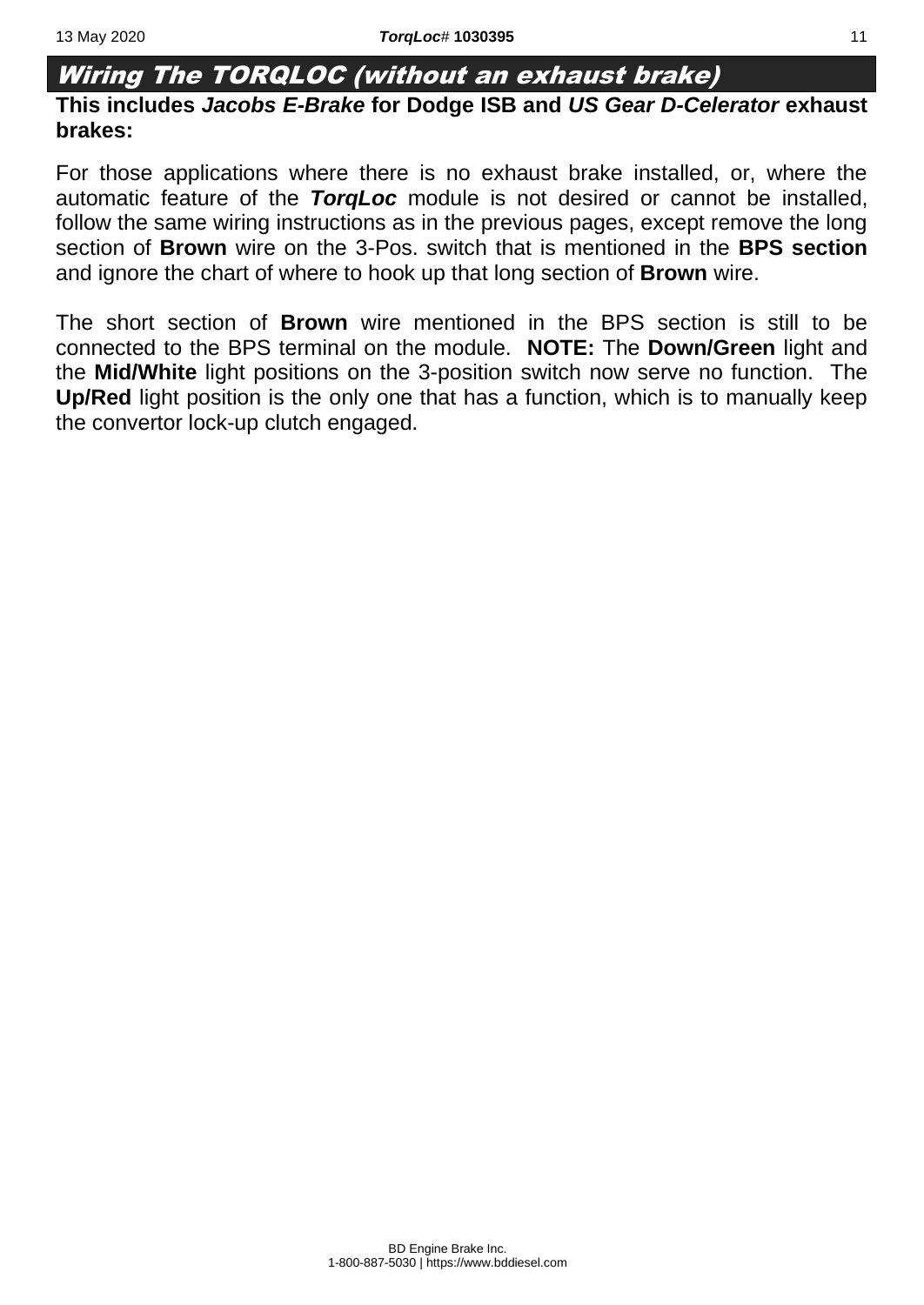#### <span id="page-11-0"></span>Testing the TORQLOC (without an exhaust brake)

With the module pulled out enough to be easily visible while driving, take the vehicle for a drive. Turn the brake on and first check that the LED light comes on once the vehicle has surpassed the set speed. On some Ford trucks the LED will only come on above the set speed when the throttle is returned to idle. If the LED fails to illuminate after the set speed, check the dip-switch settings, the VSS wire color and the connection to that wire, the wire is on the right terminal at the module, and make sure there is a good power source and ground for the module.

Cruise at a constant speed above the set speed of the module, turn *TorqLoc* switch on to the **Up** (**Red**) position and let off the throttle. The lock-up should stay engaged. Turn *TorqLoc* switch on to the **Middle** (**White**) position and lock-up clutch should disengage. Cruise again at a constant speed and turn *TorqLoc* switch on to the **Up** (**Red**) position, then let off the throttle and let the vehicle slow down below the set speed, making sure the lock-up disengages once below the set speed. If these situations fail to occur, check the wiring to module, and check terminal locations on the module.

On Dodges, after starting up the truck and starting drive, the O/D off light should have illuminated (if that option was hooked up). With the brake turned on, drive until overdrive is reached then let off the throttle. With the brake and lock-up clutch engaged, push the overdrive button to check that the lock-up clutch disengages and the transmission shifts out of overdrive. If this fails to occur, check the O/D wire color and connection to that wire and the wire in on the right terminal at the module. If any of the functions still fail to occur, phone our technical service department for further assistance. If it is necessary to bypass the Torqloc, disconnect the Blue and Yellow Torqloc wires from the factory TCC wire which was cut to install the Torqloc & reconnect the factory wires back together.

Note that if you have installed the unit on a Ford and you have a higher autoloc unlock speed in overdrive than in drive, you most likely have a coast clutch problem in the transmission. A BD Pressureloc can help to prevent this.

After final wiring and testing has been done on the vehicle, mark the label on the module for the application (vehicle and kit part number). Secure module to a harness or bracket under dash with tie wraps.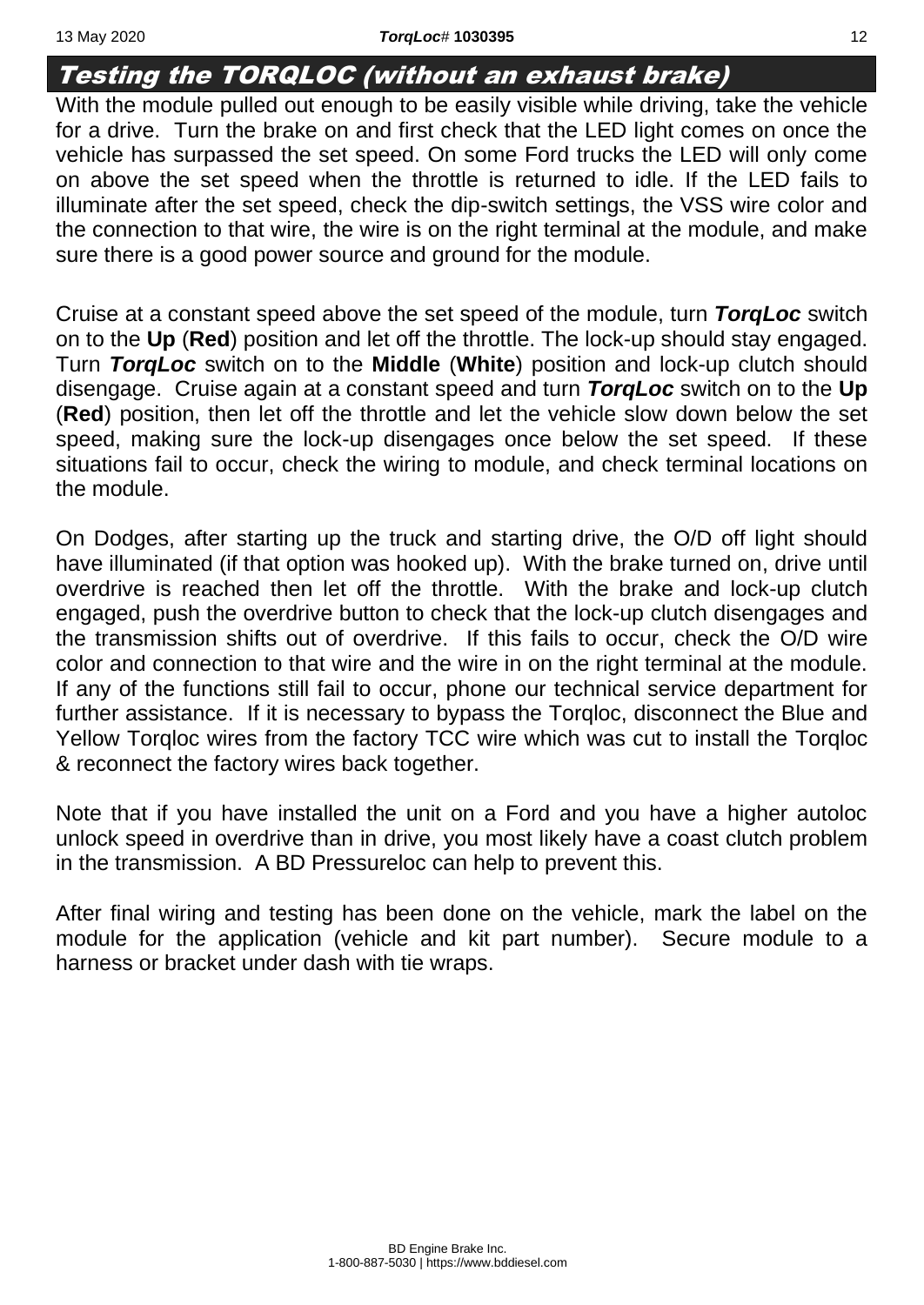#### <span id="page-12-0"></span>Dodge "TRANS" Relay Bypass (1996-2000)

Remove the cover on the Power Distribution Center (PDC) box, behind the driver's side battery. Replace the "TRANS" relay (see diagrams below, or bottom of PDC cover) with Copper Jumper.



#### **This is not required on 1999-up California model trucks**.

Some trucks may set various transmission codes once the Torqloc is installed. If the Engine Service Light comes on after operation, try reinstalling the relay, then clear the fault code from the ECM.

**2001-up:** These vehicles USUALLY do not require the relay to be removed and have the jumper wire installed. Please test the installation with the factory relay installed. If any symptoms occur, remove the relay and install the jumper wire.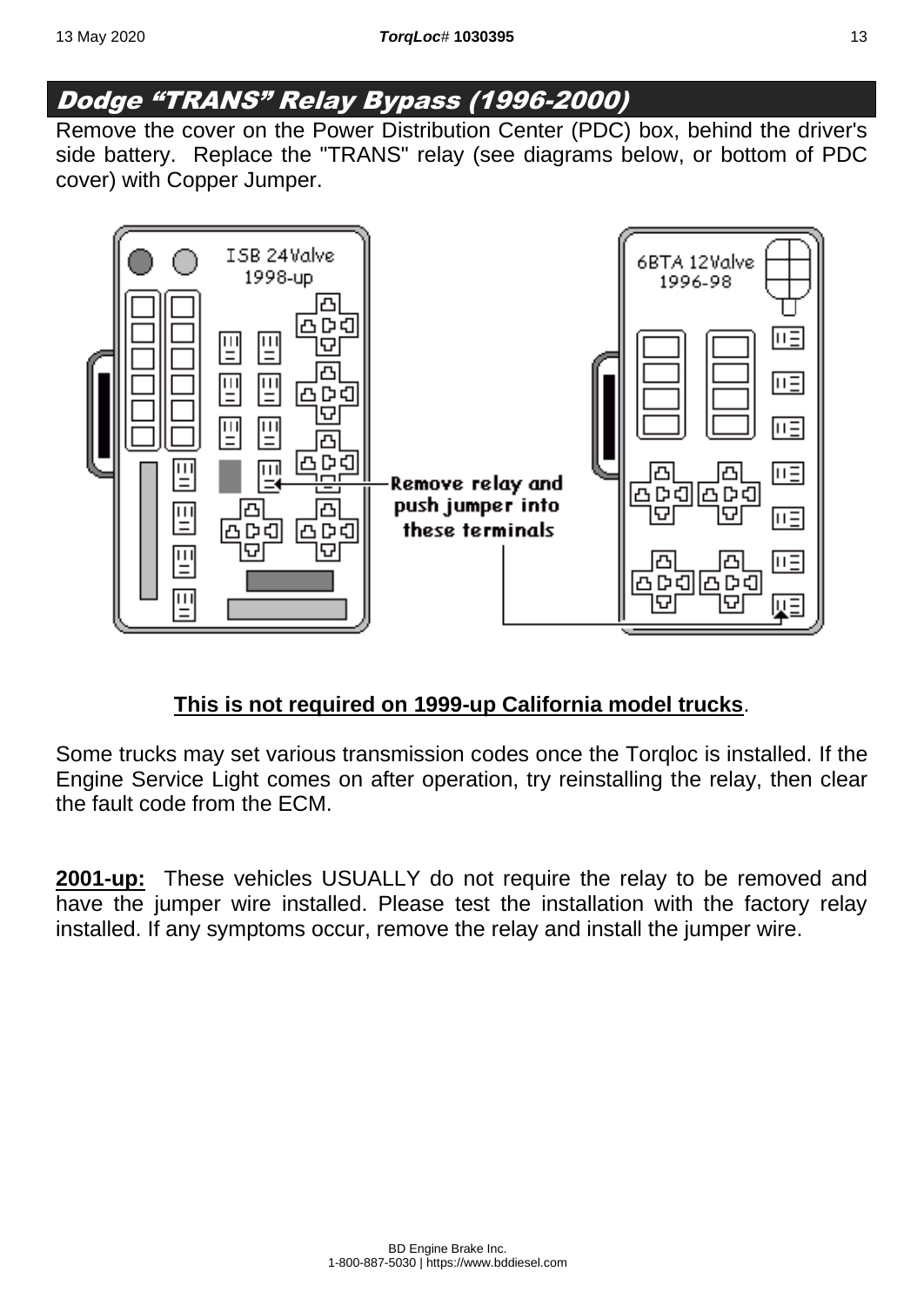#### <span id="page-13-0"></span>BD TORQLOC WIRING DIAGRAMS - ∙ BD BRAKES: 1995-2003 FORD 7.3L / 1999-2005 DODGE 24V

<span id="page-13-1"></span>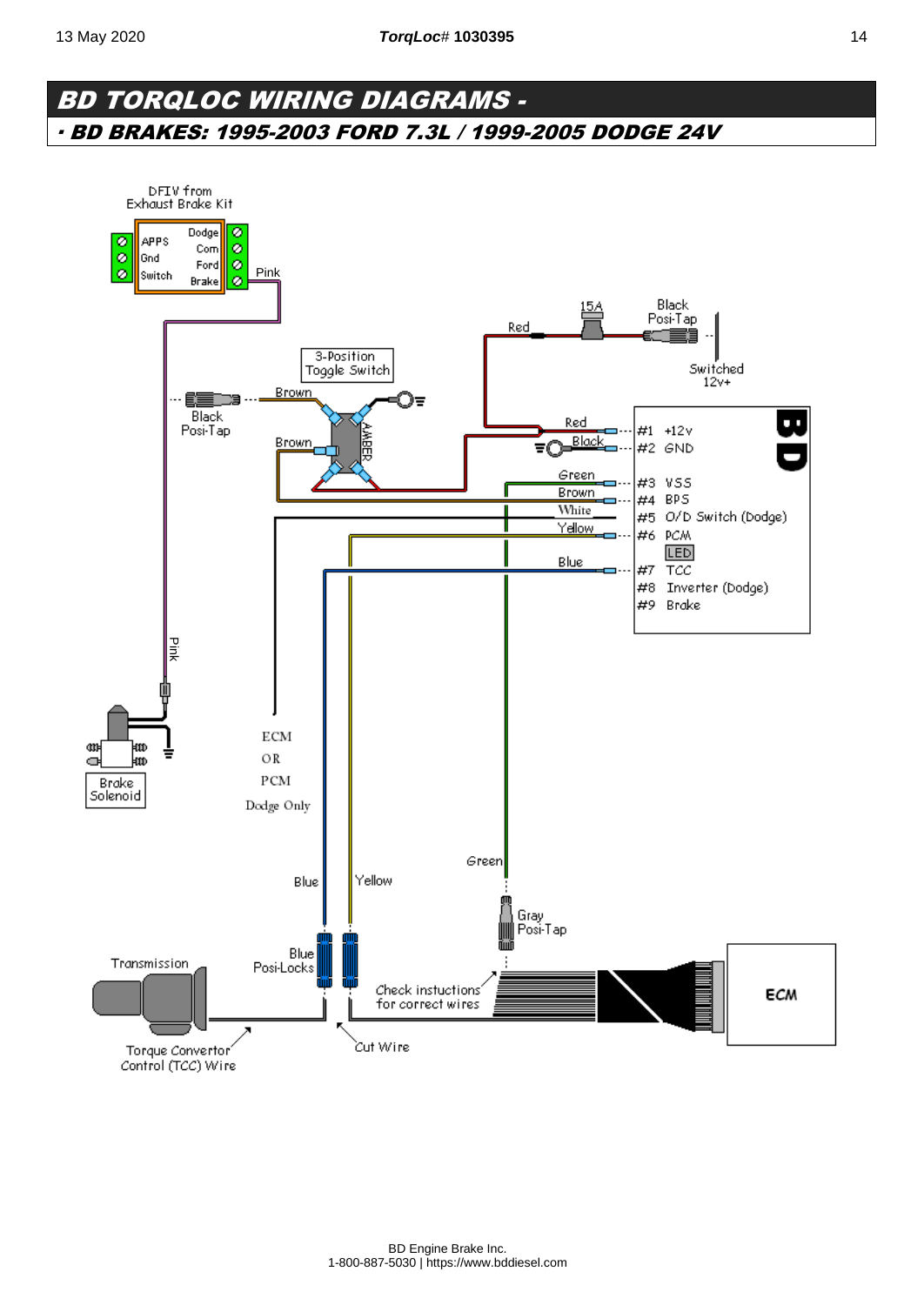#### <span id="page-14-0"></span>BD TORQLOC WIRING DIAGRAMS - ∙ BD BRAKES: 1994-1998 DODGE / 1988-94 FORD IDI / CHEVY 6.2-6.5L ∙ PAC BRAKE: DODGE 12V

<span id="page-14-1"></span>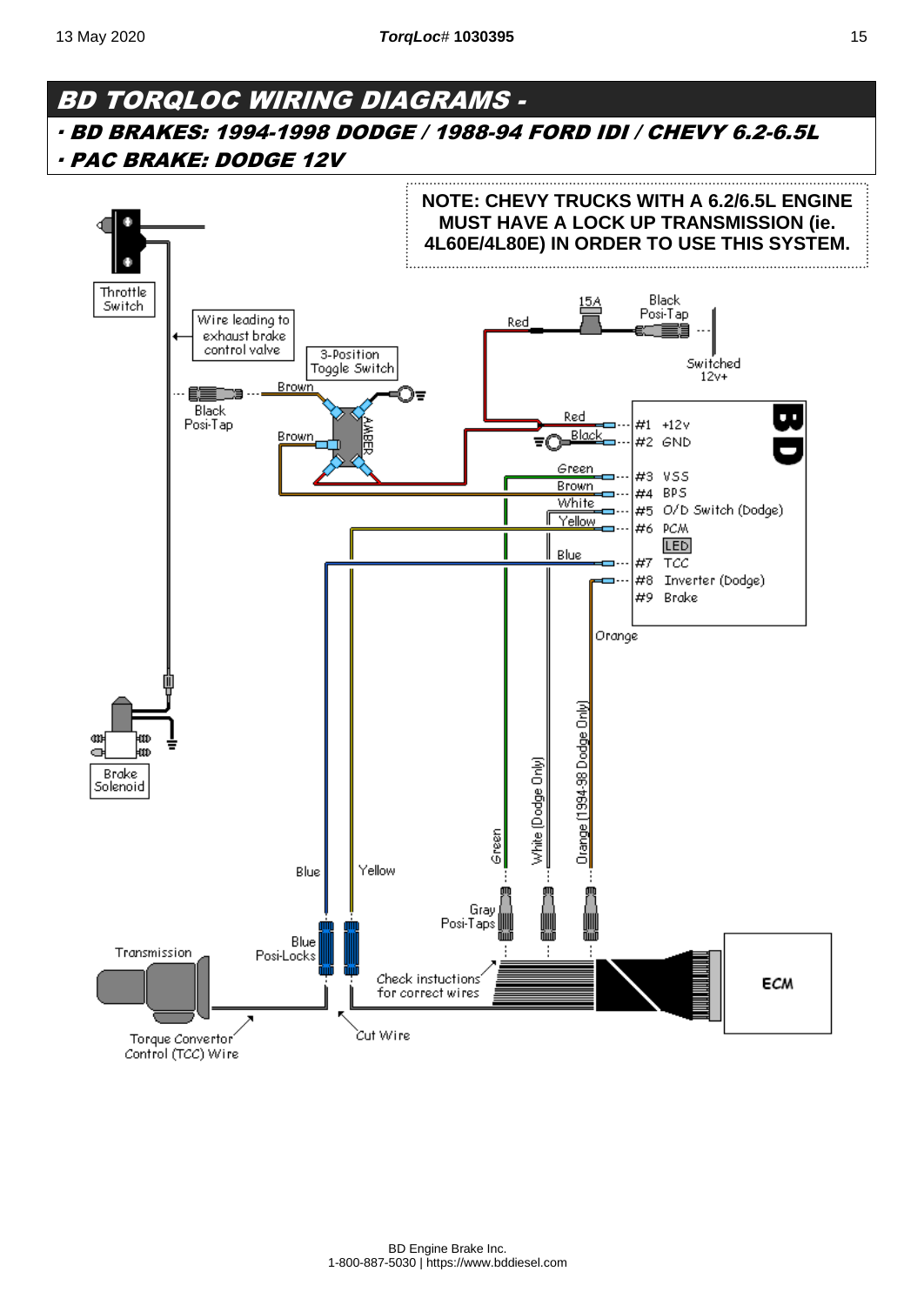#### BD TORQLOC WIRING DIAGRAMS - ∙ PAC BRAKE: 1995-97 FORD POWERSTROKE

<span id="page-15-0"></span>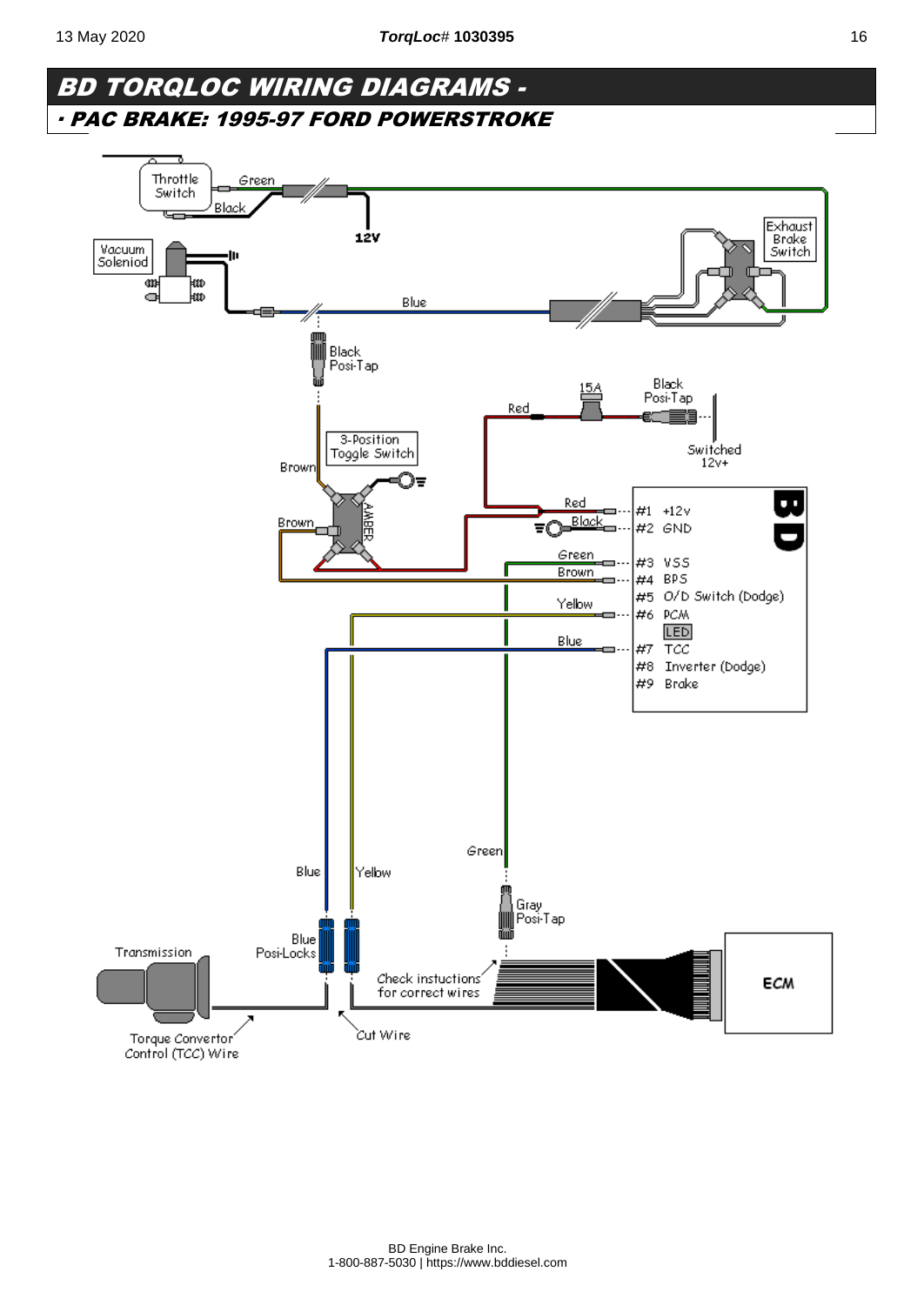#### <span id="page-16-0"></span>BD TORQLOC WIRING DIAGRAMS - ∙ JACOBS E-BRAKE: DODGE 12 Valve

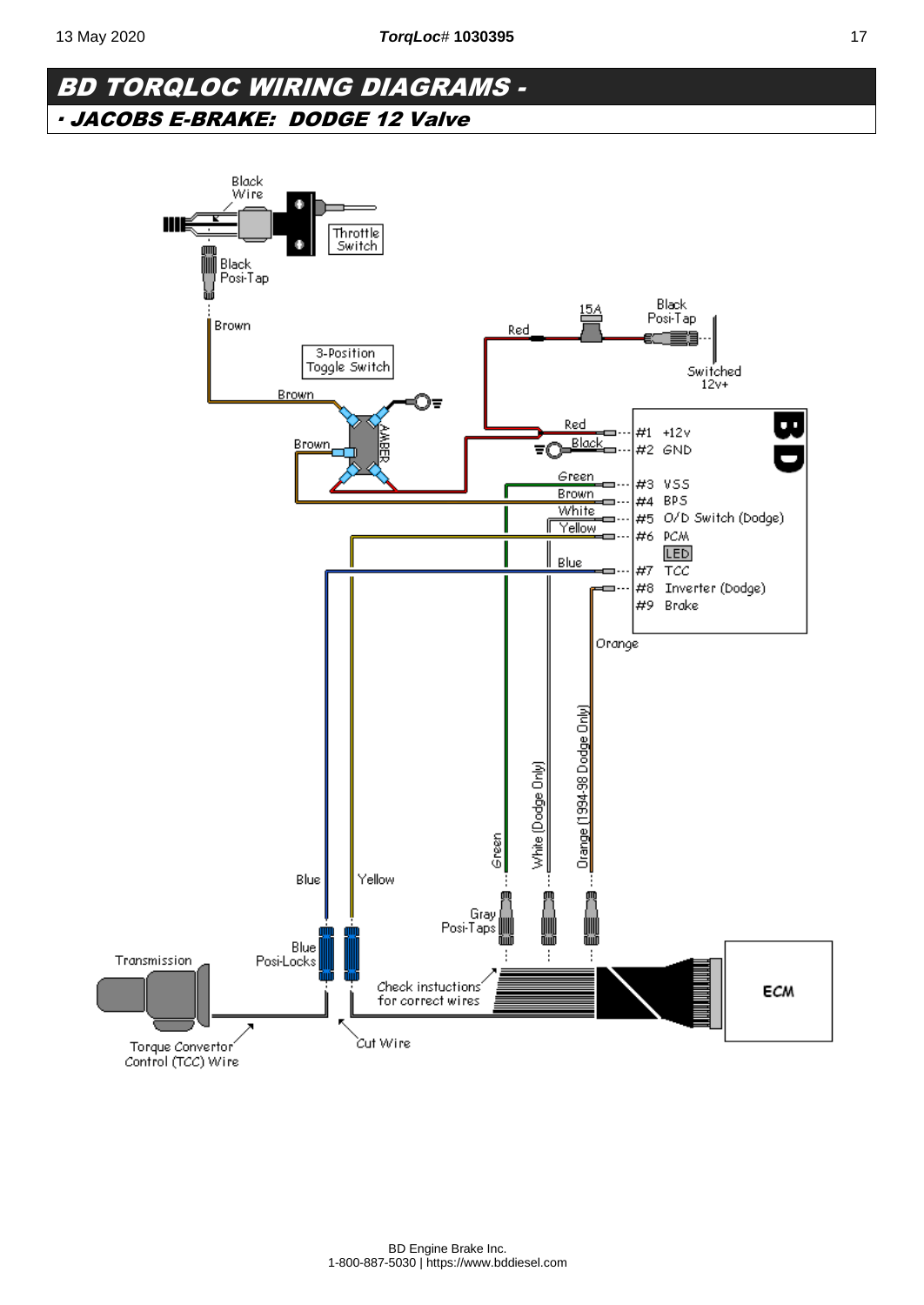#### 18

Black

<span id="page-17-2"></span><span id="page-17-1"></span><span id="page-17-0"></span>

<span id="page-17-3"></span>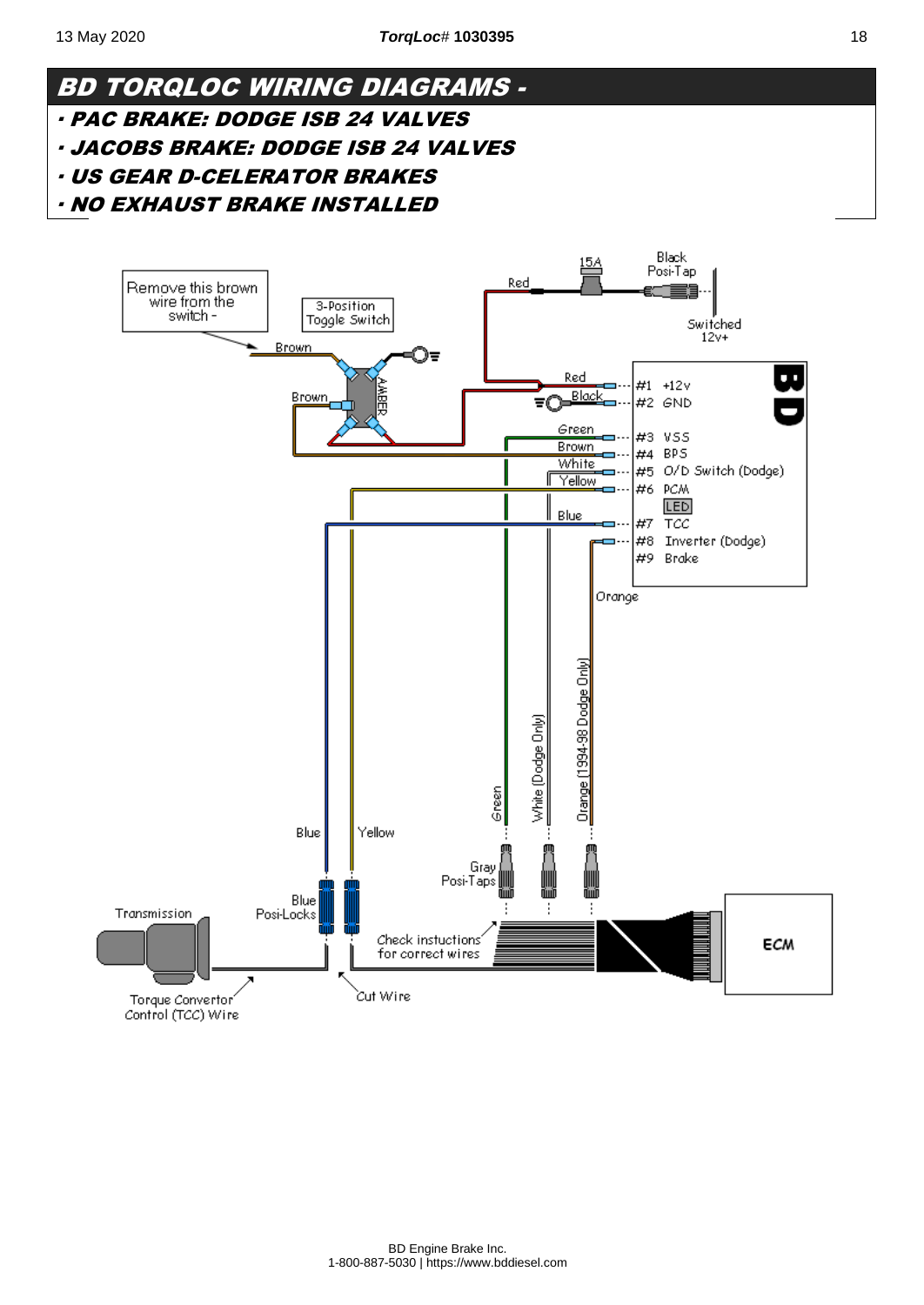#### <span id="page-18-0"></span>AUTOLOC vs. TORQLOC

The difference between the AutoLoc and *TorqLoc* is that the AutoLoc automatically controls the TCC lock up signal once it receives a power signal from the exhaust brake switch and the *TorqLoc* has a manual position, automatic (or AutoLoc position), and an Off position.

So, in comparing between the AutoLoc and the *TorqLoc*, the *TorqLoc* will force the convertor clutch to lock up & the AutoLoc will only hold an already locked up convertor clutch. When you ask for an overdrive to third gear shift, the *TorqLoc* doesn't wait for the computer to lock up the clutch, it sends its own signal to the convertor clutch, and as long as you are A) above the set speed and B) the transmission is hydraulically correct, [throttle pressure is applied], the *TorqLoc* will force a lock up.

The AutoLoc cannot force a lock up, but can only hold it on deceleration. The Chrysler transmission does not lock up in third gear, unless the overdrive is turned off. Also, the Chrysler transmission won't allow an overdrive to third gear downshift if the TC clutch is locked up. This holds true no matter what system you are using to hold the TC locked up.

While driving with the overdrive turned off, and the AutoLoc is turned on, the transmission shifts from first to second to third, and then locks up.

Anytime after the lock up has occurred and you take your foot off the accelerator, the AutoLoc will turn the exhaust brake on and hold the torque convertor clutch locked until about 25mph when it will then turn off the torque convertor clutch. When driving on the freeway in overdrive, the torque convertor clutch will be locked up and the AutoLoc turned on, if you release the throttle the AutoLoc will apply the brake and hold the TC clutch lock up.

To increase the amount of retarding horsepower, turn off the overdrive and the AutoLoc will sense this signal and cut the signal that's holding the torque convertor clutch applied, the transmission will then downshift into third gear. At this point you should apply throttle pressure until the factory computer says everything is okay and locks up the torque convertor clutch.

As soon as this happens you should remove throttle pressure and the AutoLoc will turn the exhaust brake on and keep the torque convertor clutch applied until you get down to about the 25mph mark. The set speed is adjustable, one can set it for a higher mph, so you don't have to worry about remembering to turn off the overdrive or lower if one has 4:10 gears.

Now suppose you're driving along, overdrive is on, the AutoLoc is on and you need to make a stop or slow down, but don't need the extra retarding horsepower of third gear or you don't have time to wait for the downshift, applying throttle and waiting for lockup, (this would all take about 4-6 seconds) and you don't want the shuddering that would occur when you have a locked up torque convertor clutch & you're going to be doing less than 35 mph in overdrive.